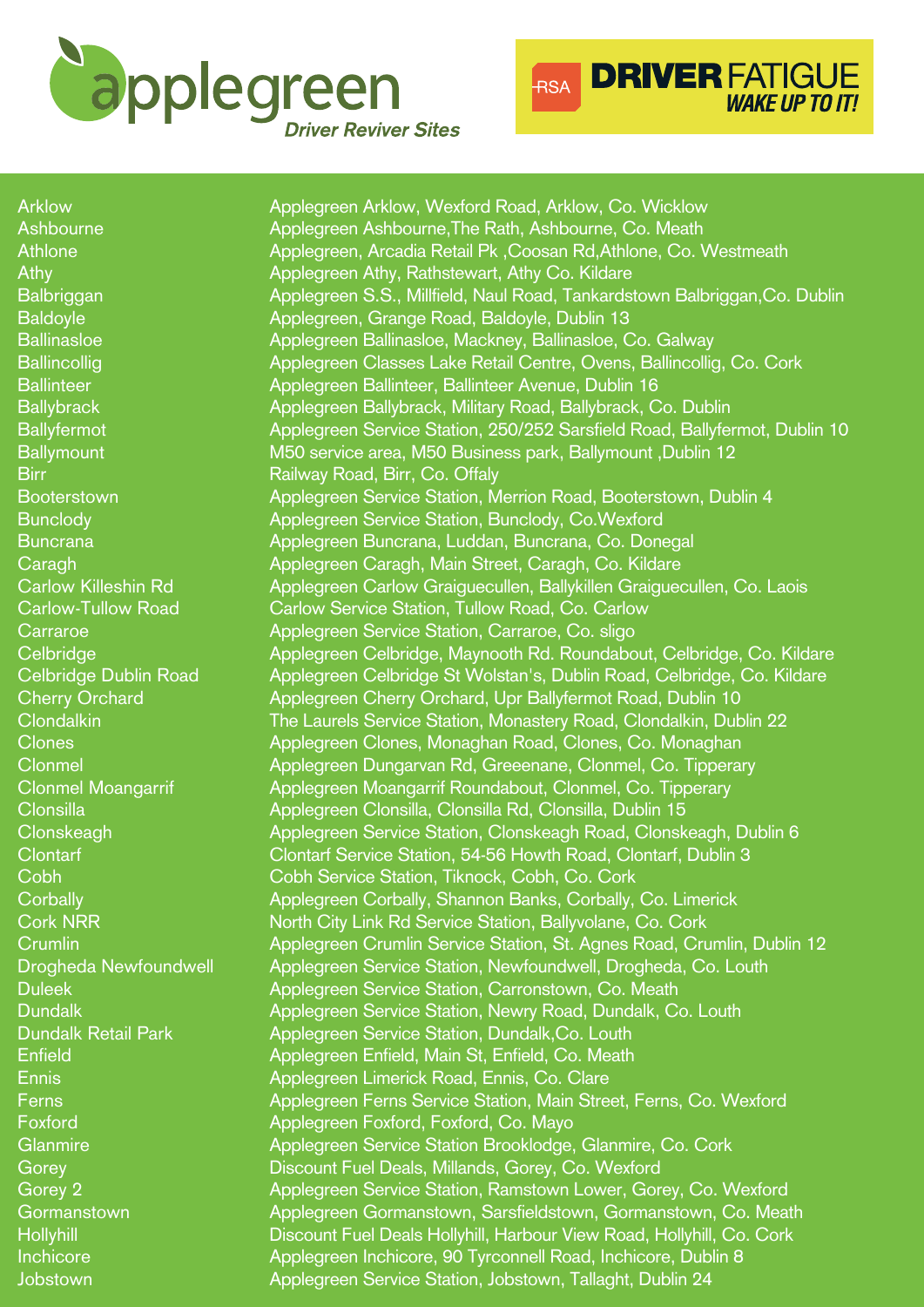**Julianstown** Kilcullen Kilkenny Killarney Killester Kilternan Kimmage Kinsalebeg **Kinsealy** Knocklyon **Lemybrien Letterkenny** Limerick Coonagh Cross Limerick s/s **Listowel** Lusk M1 Balbriggan M1 Castlebellingham North M1 Castlebellingham South M1 Lusk North M1 Lusk South M11 Wicklow M4 Enfield East M4 Enfield West M7 Birdhill M9 Paulstown Macroom Mail coach Road Mallow s/s **Midway foodCourt** Millenium Park Monaghan Monkstown Abbey Mount Merrion StillorganRoad **Mountgorry Mountmellick Mountrath Mullingar** N3 Cavan Naas Naas Sallins Road Navan Navan Retail Park **Nenagh Newbridge Newcastlewest Palmerstown** Parnell Road **Portlaoise** Rathcoole Rathnew Rochestown **Santry Shankill** St Margarets **Swinford Swords** 

Applegreen Julianstown, Keenogue, Julianstown, Co. Meath Applegreen Main Street, Kilcullen, Co. Kildare Applegreen, Bennetsbridge Rd, Kilkenny, Co. Kilkenny Applegreen Service Station, Meckross Road, Killarney, Co. Kerry Applegreen Service Station, 221 - 223 Howth, Killester, Dublin 3 Scalp Service Station, Enniskerry Rd, Kilternan, Co. Dublin Discount Fuel Deals Kimmage, Kimmage Road Lower, Kimmage, Dublin 6W Pilltown Service Station, Kinsalebeg, Youghal, Co. Cork Applegreen, Malahide Road, Kinsealy, Co. Dublin Knocklyon Service Station, Knocklyon Road, Knocklyon, Dublin 16 Applegreen Service Station, Lemybrien, Co. Waterford Clanree Service Station, Derry Road, Letterkenny, Co.Donegal Applegreen Coonagh Cross, Co. Limerick Limerick Service Station, Ennis Road, Co. Limerick Applegreen Stag Retail Park, Listowel, Co. Kerry Roundtower Service Station, Corduff, Lusk, Co. Dublin Rowans Road, Courtlough, Balbriggan, Co. Dublin M1 Castlebellingham Northbound, Commons, Dromiskin, Co. Louth M1 Castlebellingham Southbound, Whiterath, Dromiskin, Co. Louth Service Area M1 Lusk Northbound, Baldrumman, Lusk, Co. Dublin Service Area M1 Lusk Southbound Ballystrane, Lusk, Co. Dublin Applegreen Wicklow Service Area, Cullenmore, Ashford, Co.Wicklow Applegreen Service Area M4 Enfield Eastbound, Kilmore, Enfield, Co.Meath Applegreen Service Area M4 Enfield Westbound, Kilmore, Enfield, Co.Meath Applegreen Service Area M7 - Junction 27 Lackanavea, Birdhill, Co. Tipperary Applegreen Service Area Junction 7-M9 Jordanstown, Paulstown, Co Kilkenny Applegreen Macroom, Gurteenroe, Macroom, Co.Cork Applegreen Service Station, mail Coach road, Co. Sligo Mallow Service Station, The Spa, Mallow, Co. Cork Midway FoodCourt Junction 17, M7 Portlaoise, Co. Laois Applegreen Srvice Station, Millenium Park, Oberstown, Naas, Co. Kildare Applegreen Service Station Clones Road, Monaghan, Co. Monaghan Texaco Service Station, Abbey Road, Monkstown, Co. Dublin Applegreen Mount Merrion, Stillorgan Road, Stillorgan, Co. Dublin Applegreen Swords, Co. Dublin Irish Town Service Station, Irishtown, Mountmellick, Co.Laois Mountrath Business Pk, Limerick Road, Mountrath Applegreen Service Station, Dublin Road, Mullingar, Co. Westmeath Applegreen N3 Cavan, Dublin Road, Poles, Co.Cavan Applegreen, Limerick Rd, Naas, Co. Kildare Naas Sallins Road Service Station, Sallins Road, Naas, Co. Kildare Athlumney Service Station, Kentstown Road, Navan, Co. Meath Applegreen Service Station Moathill, Athboy Road, Navan, Co. Meath Nenagh Service Station, Dublin Road, Nenagh, Co. Tipperary Applegreen Service Station, Newbridge, Co. Kildare Coolanoran Service Station, Ardagh, Newcastlewest, Co. Limerick Applegreen, Chapelizod Bypass, Palmerstown, Dublin 20 25-28 Parnell Road, Harolds Cross, Dublin 12 Killeshin Service Station, Dublin Road, Portlaoise, Co. Laois Applegreen Service Station, Naas Rd, Rathcoole, Co. Dublin Rathnew Service Station, Main St, Rathnew, Co. Wicklow Rochestown Service Station, Rochestown Avenue, Dun Laoghaire, Co.Dublin Santry Service Station, Swords Road, Santry, Co. Dublin Shankill Service Station, Shankill Rd ,Shankill, Co. Dublin Applegreen Service Station, St Margarets Road, North Dublin, Co. Dublin Carrowbaun Service Station, Swinford, Co. Mayo Applegreen Swords, North Street, Swords, Co. Dublin